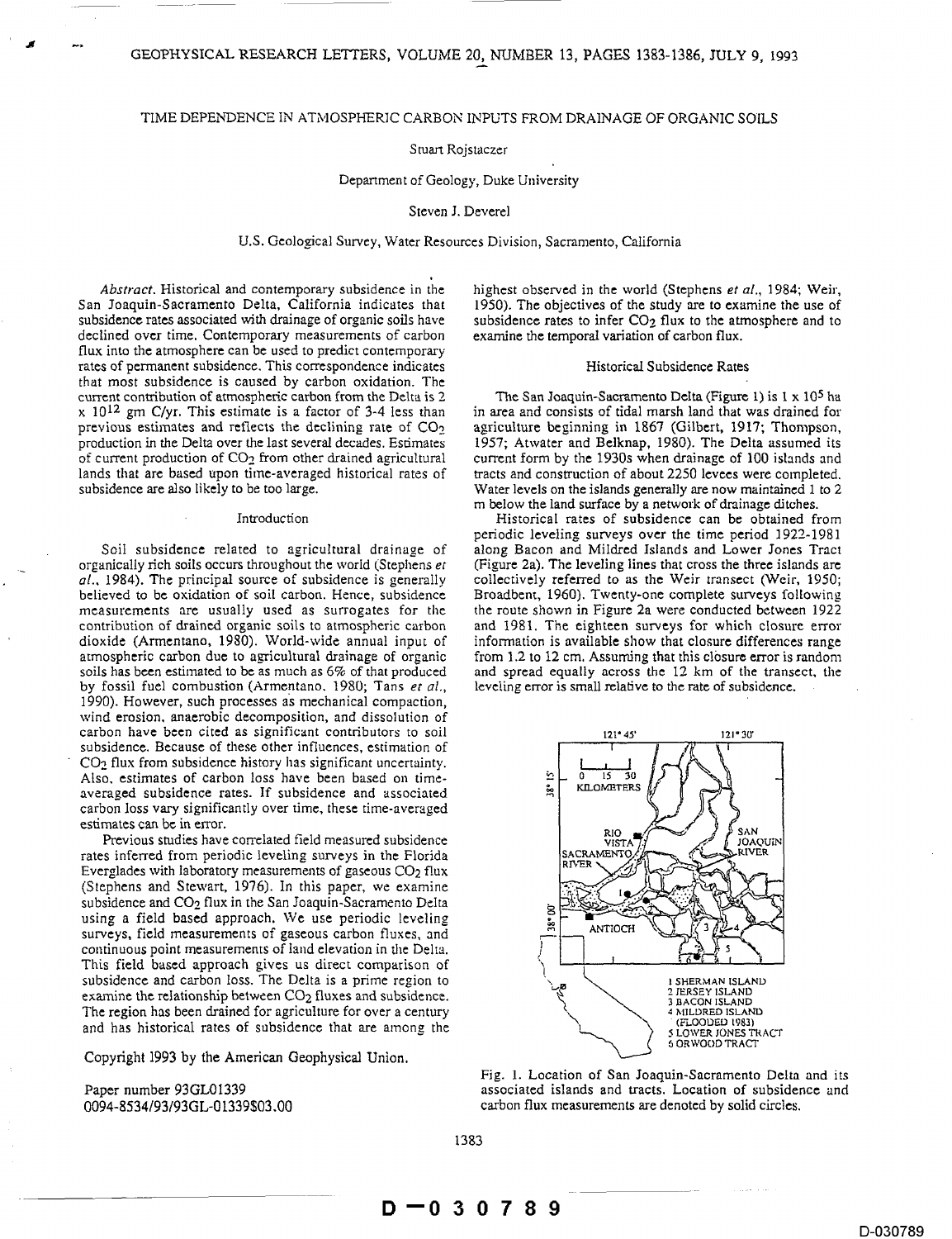Mean annual elevation for the three islands along the transect is shown in Figure 2b. To obtain elevation histories, the mean elevation of each island was calculated for every repeat survey, removing survey points that were taken on mineral soil. The elevation histories can be fit with high correlation coefficients assuming that elevation is a linear or logarithmic function of time. However, the residual values for the logarithmic model are normally distributed around zero. In contrast, the residuals for the linear model are negatively skewed and not normally distributed. Assuming that subsidence is caused primarily by soil oxidation, the declining rates of soil subsidence in these drained lands is similar to declining rates of organic matter loss in upland soils subject to cultivation (Dormaar, 1979).

Median annual subsidence rates were 5.1 cm/yr on Lower Jones Tract and 7.6 cm/yr on Mildred and Bacon Islands. In contrast to these time-averaged rates, the logarithmic model estimates and predicts subsidence rates in 1980 and 1990 of 4.2 and 3.6 cm/yr on Bacon Island, 4.1 and 3.6 cm/yr on Mildred Island and 3.1 and 2.7 cm/yr on Lower Jones Tract. Since the time-averaged rates are higher, any estimates of current atmospheric CO<sub>2</sub> input based on time-averaged subsidence rates will also be high. It should be noted that the rates of historical subsidence in the central Delta are higher than those on Sherman Island in the western Delta (Rojstaczer et al., submitted to Global Biogeochemical Cycles). The difference can be at least partly attributed to spatial variations in soil organic content and indicates that historical rates of subsidence in the Delta as a whole are less than that observed along the Weir transect.

## Contemporary Subsidence Rates and Carbon Flux

Contemporary rates of elevation loss were measured continuously from 3/90-6/91 on Sherman and Jersey Island and Orwood Tract. Elevation changes were monitored with a displacement transducer attached to a tripod with legs anchored 3-7 m below the base of the organic soil. The transducer arm was weighted with a 0.6 cm thick aluminum plate that rested on the land surface. The displacement transducer was sampled hourly with a computer equipped with an analog to digital converter. Water table depths were measured with pressure transducers submerged in shallow (less than 3 m depth), 5.1 cm diameter wells in the center of the tripod. The contemporary elevation data indicate that elevation consists of an elastic component related to the height of the water table (Figure 3) and a long term permanent decline. The elastic component has been noted in other studies and reflects the buoyant effect of groundwater (Schothorst, 1977). Elevation changes not related to groundwater level can be obtained by comparing elevations at times when the water table was at the same level. The rates of permanent decline at the three sites are  $1.0 - 1.5$  cm/yr.

Periodic field determination of gaseous carbon flux (Figure 4) indicates that much of the measured subsidence over the time period 5/90-6/91 can be explained by carbon oxidation. Gaseous carbon fluxes were determined at each elevation monitoring site and four locations surrounding each elevation monitoring site using closed chamber techniques (Rolston, 1986). Carbon fluxes have a strong seasonal character that can be explained by soil temperature (Deverel et al., submitted to Global Biogeochemical Cycles). The measured fluxes are a mixture of CG<sub>2</sub> derived from plant-root respiration and biochemical oxidation of organic matter. <sup>13</sup>C/<sup>12</sup>C isotopic ratios (expressed as delta values) and <sup>14</sup>C concentrations were determined from gas samples collected in a chamber placed in the fields in June and November 1990 (Table 1). The  $\delta^{13}C$ 



Fig. 2. (a) Location of periodic leveling survey. Rectangle denotes path of survey (Weir transect). Qpm and Qfp denote Holocene tidal wetland peat and alluvial flood plain deposits, respectively. Qymc denotes Holocene and upper Pleistocene alluvium. Qm2e denotes upper Pleistocene eolian deposits. Contact between deposits may be in error by more than 150 m. Geologic data from Atwater (1982). (b) Mean elevation history for each island or tract along survey.

values range from  $-16.6$  to  $-21.9\%$ . <sup>14</sup>C values range from 86.6 to 106.1% modern carbon.

Samples collected in November 1990 on Shennan Island at a site where there was no vegetation indicate that gas evolving from organic-matter oxidation has a  $\delta^{13}$ C value of about -22‰. Bermuda grass (Cynodon dactylon) is the primary vegetation on Sherman and Jersey Island. CO2 derived from its root respiration has a  $\delta^{13}$ C value of about -13‰ (Deines, 1980). Using the end member values of -13‰ and -22‰ we estimate that  $40\%$  and  $44\%$  of the CO<sub>2</sub> in the samples at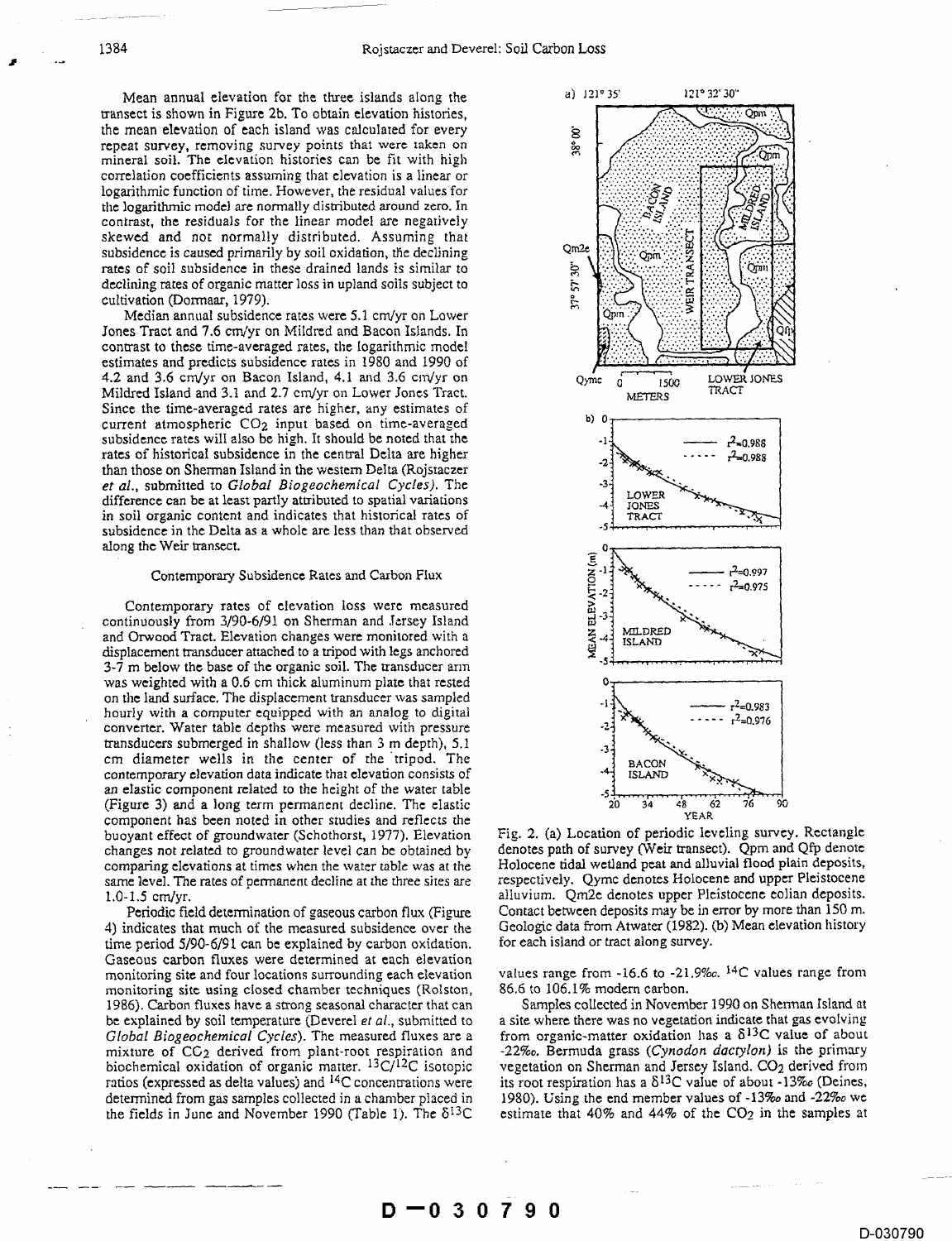

in an asparagus field *(Asparagus officinalis)* which has a  $\delta^{13}C$ respiration, it is difficult to distinguish between the two subsidence calculated from CO2 in the subsiderment. sources of  $CO<sub>2</sub>$  using <sup>13</sup>C data. However the  $CO<sub>2</sub>$  sample in November was about 92% modern carbon, close to the value of 93.1% modern carbon for the Sherman Island sample. The Conclusions Conclusions CO2 probably was derived primarily from organic-soil

measured CO<sub>2</sub> flux was due to organic-soil oxidation during



Fig. 4. Mean carbon flux at each site, 3/90-6/91.

TABLE 1. Delta <sup>13</sup>C values and percentage of modern MEASURED ELEV.<br>
ESTINATED ELEV.<br> **ESTINATED ELEV.**<br> **CARDICIAL PROPERTY CARDICIAL CARDICIAL CARDICIAL CARDICIAL CARDICIAL CARDICIAL CARDICIAL CARDICIAL CARDICIAL CARDICIAL CARDICIAL CARDICIAL CARDICIAL CARDICIAL CARDICIAL** extensometer site, and F denotes measurement in the surrounding field)

| 2.14<br>1.94<br>1.7.                         | i 2.5<br><b>WATER LEVEL</b>                         | Site    | Date           | $\delta^{13}C$<br>$(\%o)$ | Modern C<br>(9) | Vegetation    |
|----------------------------------------------|-----------------------------------------------------|---------|----------------|---------------------------|-----------------|---------------|
| $1.5 -$                                      |                                                     | Jersey  |                |                           |                 |               |
|                                              | -- MEASURED ELEV.                                   | F       | 06-27-90       | $-16.6$                   |                 | Bermuda grass |
| $3.5 -$                                      | ≏                                                   | F       | $11 - 12 - 90$ | $-21.1$                   | 87.1            | None          |
|                                              | <b>BOVE</b><br>ESTIMATED ELEV.                      | F       | 11-12-90       | $-21.3$                   | 86.6            | None          |
| 2.54                                         |                                                     | E       | $06 - 27 - 90$ | $-17.3$                   |                 | Bermuda grass |
| 24                                           | ă<br>JERSEY<br><b>ISLAND</b>                        | Е       | $11 - 12 - 90$ | $-17.4$                   | 97.9            | Bermuda grass |
| $1.5 -$                                      | Ĕ                                                   | Orwood  |                |                           |                 |               |
|                                              | WATER                                               | F       | 11-12-90       | $-20.1$                   | 92.3            | Asparagus     |
| <b>ELEVATION ABOVE DATUM (cm)</b><br>$0.5 -$ | LEVEL                                               | F       | 11-12-90       | $-20.3$                   | 91.1            | Asparagus     |
|                                              |                                                     | Sherman |                |                           |                 |               |
|                                              | IHEIG                                               | Ε       | 11-12-90       | $-17.8$                   | 106.1           | Bermuda grass |
| $2.5 -$                                      | MEASURED ELEV.<br>ESTIMATED ELEV.<br><b>Manager</b> | F       | 11-12-90       | $-19.1$                   | 102.7           | Bermuda grass |
| $2-$                                         | $\sim$                                              |         |                |                           |                 |               |

 $\begin{array}{r} \begin{array}{c}\n 0.5 \\
 \hline\n 0.5\n \end{array}\n \end{array}$   $\begin{array}{r}\n 0.7 \\
 \hline\n 0.8 \\
 \hline\n 0.9\n \end{array}$   $\begin{array}{r}\n 0.8 \\
 \hline\n 0.9\n \end{array}$   $\begin{array}{r}\n 0.8 \\
 \hline\n 0.9\n \end{array}$   $\begin{array}{r}\n 0.9\n \end{array}$   $\begin{array}{r}\n 0.9\n \end{array}$   $\begin{array}{r}\n 0.9\n \end{array}$   $\begin{array}{r}\n 0.9\n \end$ January. We assumed that 1/2 of the organic matter was  $\frac{1}{40}$  carbon (Broadbent, 1960) and used average bulk densities and  $\frac{10}{40}$  and  $\frac{1}{40}$  organic contents of soil at each site to relate carbon loss to  $\frac{1}{190}$   $\frac{1}{190}$  carbon (Broadbent, 1960) and used average bulk densities and<br>  $\frac{101}{1900}$  MAR  $\frac{101}{1900}$  MAR  $\frac{101}{1900}$  and  $\frac{1}{1900}$  and  $\frac{1}{1900}$  and  $\frac{1}{1900}$  and  $\frac{1}{1900}$  The estimated <sup>1990</sup> elevation loss (Table 2). The estimated oxidation related<br>Fig. 3. Water table height, measured elevation loss, and elevation loss is shown in Figure 3. At Sherman Island, Fig. 3. Water table height, measured elevation loss, and elevation loss is shown in Figure 3. At Sherman Island, estimated subsidence agrees with subsidence measured until 3/90-6/91. The estimated elevation loss is probably september 1990. The estimated elevation loss is probably greater than that measured during the winter and spring Sherman and Jersey Island respectively were derived from months because of a rising water table. At Jersey Island, organic matter oxidation. These percentages are comparable to subsidence calculated from CO<sub>2</sub> fluxes agree subsidence calculated from CO<sub>2</sub> fluxes agrees best with actual that found in upland soils (Raich and Schlesinger, 1992). subsidence from late July to February. Calculated subsidence Samples collected at the Orwood Tract site were collected rates in the early spring of 1991 may be grea rates in the early spring of 1991 may be greater than measured values because of the overestimation of the percentage of value of about -26‰ (Deines, 1980). Because of the similarity carbon flux due to organic-soil oxidation. At Orwood Tract, of  $\delta^{13}C$  values from neat oxidation and asparagus-root measured net subsidence corresponds clos of  $\delta^{13}$ C values from peat oxidation and asparagus-root measured net subsidence corresponds closely to net responds to distinguish between the two subsidence calculated from  $CO_2$  fluxes over the period of

The contemporary measurements of soil subsidence rates We compared measured elevation loss with that resulting and gaseous carbon flux due to oxidation are probably too low<br>In organic soil oxidation. We assumed that 50% of the to be representative of each island. The measureme from organic soil oxidation. We assumed that 50% of the to be representative of each island. The measurements were<br>measured CO<sub>2</sub> flux was due to organic-soil oxidation during made along the edge of the islands. Historical indicate that subsidence rates are as much as a factor of two greater in the island center than the island edge (Rojstaczer *et al.*, submitted to *Global Biogeochemical Cycles*). Current *al.* a **all is a submitted to** *Global Biogeochemical Cycles*). Current *average rates of elevation loss for these islands are likely to be*  $\Box$  Sherman Is.  $\Box$  saverage rates of elevation loss for these islands are likely to be  $\Box$  lensey Is. about 2 cm/yr. Given the values for bulk density and  $^{10}$   $^{10}$   $^{10}$   $^{10}$   $^{10}$   $^{10}$   $^{10}$   $^{10}$   $^{10}$   $^{10}$   $^{10}$   $^{10}$   $^{10}$   $^{10}$   $^{10}$   $^{10}$   $^{10}$   $^{10}$   $^{10}$   $^{10}$   $^{10}$   $^{10}$   $^{10}$   $^{10}$   $^{10}$   $^{10}$   $^{10}$   $^{10}$   $^{10}$   $^{10}$   $^{10}$   $^{10$  $\overline{\mathbf{g}}$  o<sub>rwood Tr. **Properties** percentage organic matter in Table 2, a subsidence rate of 2</sub> cm/yr corresponds to a carbon flux of  $5 \times 10^{-4}$  gm cm<sup>-2</sup>sec<sup>-1</sup>.

TABLE 2. Average organic content and bulk density of samples taken near the elevation monitoring sites

| CARBON | RRRBRR<br>हरा क<br>चिक्रिके<br><b>BRASKE AT SE</b><br>鷴 | Site           | Organic Matter<br>(%) | <b>Bulk Density</b><br>$\langle \text{gm/cm}^3 \rangle$ |
|--------|---------------------------------------------------------|----------------|-----------------------|---------------------------------------------------------|
|        |                                                         | Sherman Island | 28.0                  | 0.85                                                    |
|        | JUL<br>MAR<br>NOV<br>MAR<br>JUL                         | Jersey Island  | 20.0                  | 0.96                                                    |
|        | 1990<br>1991                                            | Orwood Tract   | 24.4                  | 0.85                                                    |
|        | 4. Mean carbon flux at each site 3/90-6/91              |                |                       |                                                         |